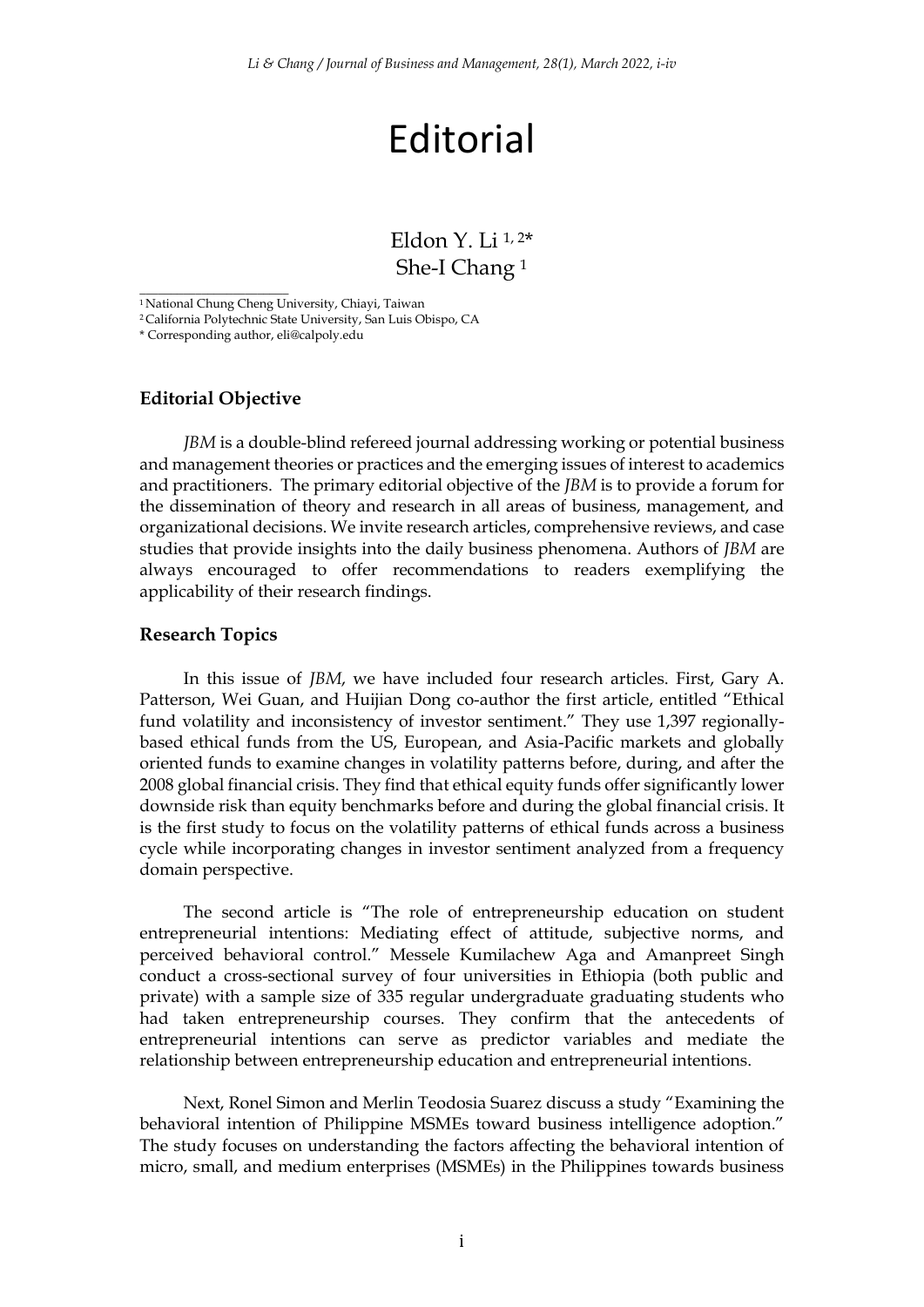intelligence and analytics (BI&A) systems adoption. It applied Partial Least Squares Structural Equation Modeling (PLS-SEM) to examine the data collected from 202 MSMEs in the manufacturing, wholesale and retail, and services sectors. The research findings revealed that perceived relative advantage, complexity, top management support, competitive pressure, and innovativeness are determinants of behavioral intention to adopt business intelligence. Of these factors, personal innovativeness and relative advantages were identified as the strongest determinants of MSMEs' adoption intention.

In the last and fourth study, AFM Jalal Ahamed and Wen Gong present a study on "What drives high penetration rates of social media? A qualitative comparative analysis across countries." The study examines the drivers of high social media penetration rates (SMP) across countries by considering the concurrent causation of cultural and socio-economic conditions. Ninety-four countries across continents were analyzed using the set-theoretic configurational approach fuzzy set Qualitative Comparative Analysis (fsQCA 3.0). The results reveal that adult literacy is necessary, and four causal combinations for high social media penetration rates were identified.

#### **Acknowledgment**

This issue of *JBM* is the second issue officially published by the College of Management at National Chung Cheng University (CCU-COM) in Chiayi, Taiwan. The International Consortium for Electronic Business (ICEB) had authorized CCU-COM to be the publisher of *JBM* in September 2021. Furthermore, the journal is officially a Gold Open Access journal licensed under Creative Commons Attribution-NonCommercial 4.0 International License (CC BY-NC 4.0).

For this issue of Vol. 28, No. 1, we thank the authors for sharing their knowledge through the research projects and the reviewers for taking their precious time to review the articles and offer constructive suggestions to the authors. In addition, special thanks go to the College of Management at CCU in Taiwan for the administrative support and the ICEB for being a partner to recognize *JBM* as its official publication since the issue of Vol. 26, No. 2 in September 2020.

The publication of *JBM* cannot sustain without the institutional partners and the contributing scholars. Please note that the views expressed in these articles belong to the authors, not the editors, editorial board, *JBM*, ICEB, and CCU. We hope the articles are interesting and beneficial to your future research. On behalf of the Editorial Board, I thank you very much for your continuous support. Finally, we would like to take this opportunity to wish you all to be safe and healthy under the recent coronavirus epidemic. We hope the COVID-19 contagion ends soon, and we, the people, can get back to our healthy everyday lives.

**Reference** to this paper should be made as follows: Li, E.Y. & Chang, S.I. (2022). Editorial. *Journal of Business and Management, 28(1)*, March, iiv.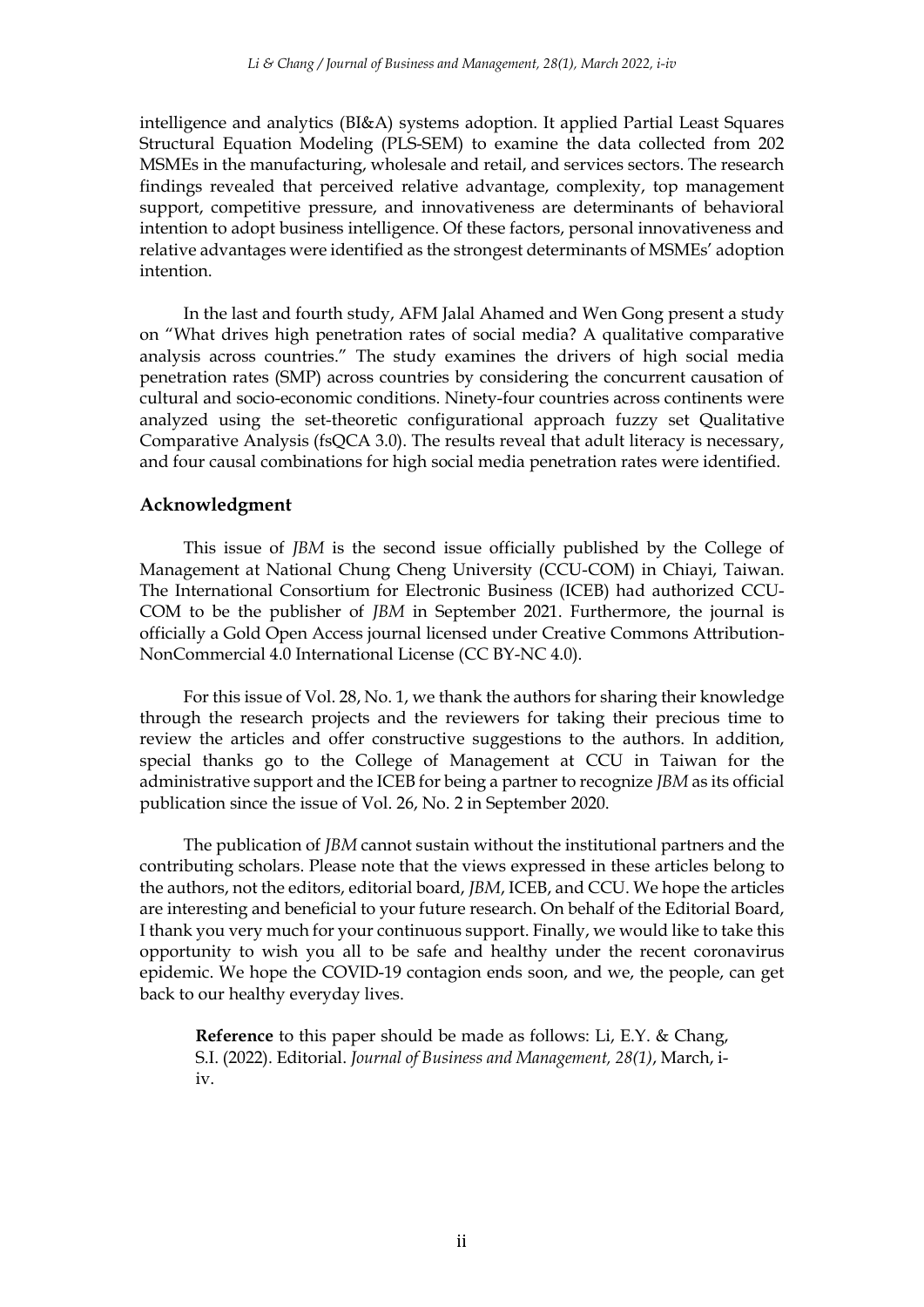## **About the Author**

### Eldon Y. Li, Ph.D.

*Chair Professor, Department of Information Management College of Management, National Chung Cheng University, Chiayi, Taiwan & Emeritus Professor of MIS, Orfalea College of Business California Polytechnic State University, San Luis Obispo, CA 73407, USA E-mail: eli@calpoly.edu*

She-I Chang, Ph.D.

*Professor and Dean, Accounting and Information Technology College of Management, National Chung Cheng University, Chiayi, Taiwan E-mail: actsic@ccu.edu.tw*

**Eldon Y. Li** is Chair Professor at the Department of Information Management in National Chung Cheng University (CCU), Chiayi, Taiwan. He is an Emeritus Professor at Orfalea College of Business in California Polytechnic State University, San Luis Obispo, USA, and a visiting Chair Professor at the Business School in Sichuan University, Chengdu, China. In addition, he was Chair Professor of Marketing at School of Economics and Management in Tongji University, Shanghai, China, Chair Professor of MIS and Director of Ph.D. Program in Business at Chung Yuan Christian University, and University Chair Professor and department chair of the Department of Management Information Systems at the National Chengchi University (NCCU), Taiwan. He holds a bachelor's degree (1975) in international trade from NCCU and an MSBA degree (1978) in management information systems and a Ph.D. degree (1982) in business administration from Texas Tech University, USA. He has published over 300 papers in electronic business, service innovation, decision systems, human factors in information technology (IT), strategic IT planning, software engineering, total quality management, information management, and business management. His papers have appeared in top journals such as *Communications of the ACM, Communications of Association for Information Systems, Computers & Education, Decision Support Systems, Information & Management, Journal of Association for Information Systems, Journal of Management Information Systems, Omega, Research Policy*, and *Technological Forecasting and Social Change*, among others.

**She-I Chang** is Professor and Dean of the College of Management at National Chung Cheng University, Chiayi, Taiwan. He received his MS and Ph.D. degrees in Computer Science and Information Systems Management from Bond University and Queensland University of Technology (Australia). He is currently the Dean of College of Management & Professor at Department of Accounting and Information Technology, National Chung Cheng University (Taiwan) and Visiting Professor, International Graduate School of Accounting Policy (IGSAP), Tohoku University (Japan). He was involved in more than 40 Ministry of Science and Technology (MOST) funded research projects or supported by other organizations (total over 3 million in US dollars). He has received over 30 awards, including research, teaching, and consulting services. His research interests focus on the business issues, challenges, and benefits realization associated with ERP life cycle-wide implementation, management, and support. He also has an interest in the application of qualitative research methodology. Currently, at CCU, Taiwan, his research has extended around IT/IS governance and enterprise-wide information systems performance management. He also serves as an editor-in-chief for the *Journal of Information Communication and Technology Auditing* and board members for many international professional organizations, including ISACA Taiwan Chapter, AIS Taiwan Chapter. Professor